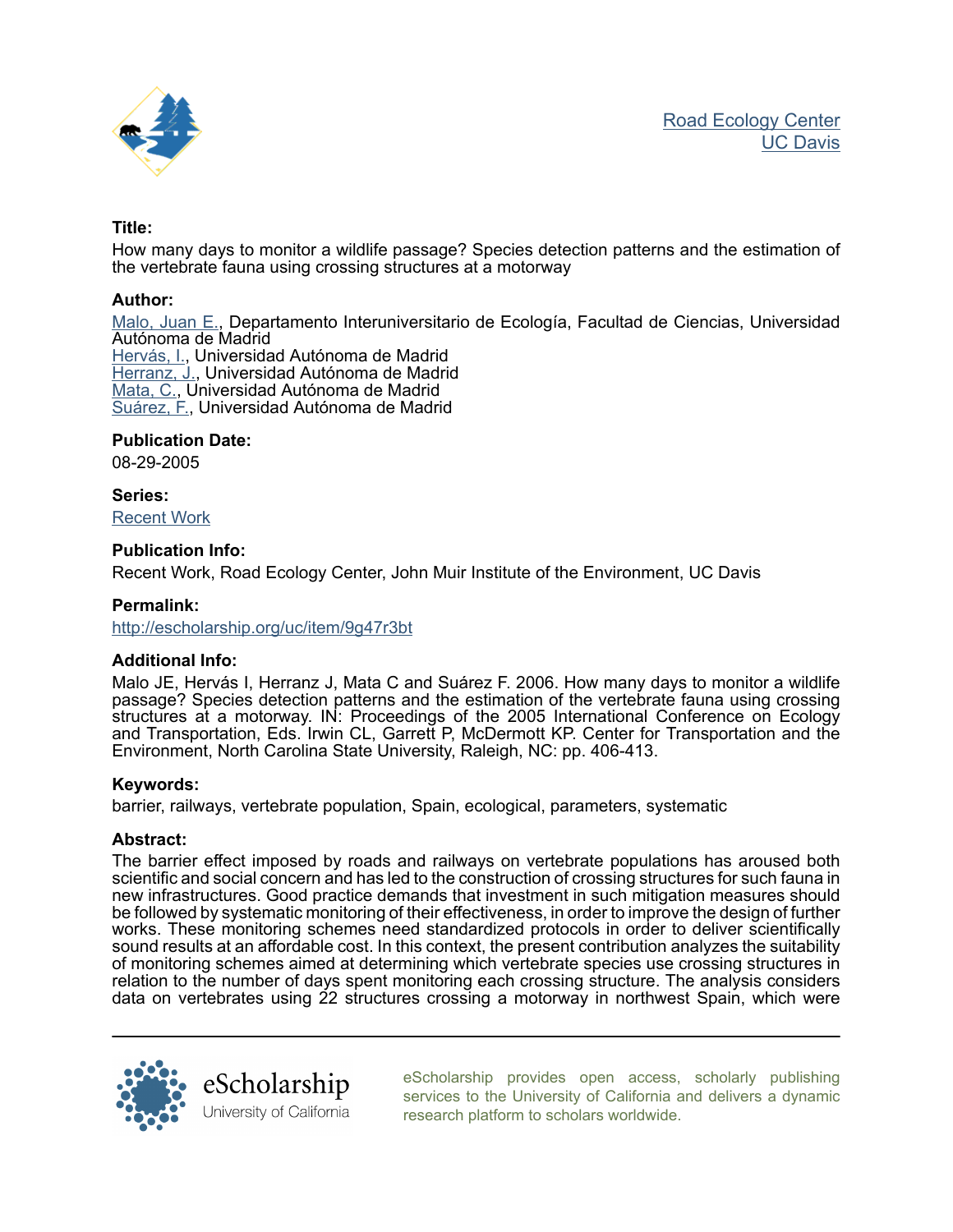monitored for 15-26 consecutive days. Species accumulation curves were fitted by non-linear estimation procedures to the species accumulation pattern detected at each crossing structure in order to estimate the asymptotic number of species using each one of them. Modelling was carried out using 11 functions applied in ecological studies to analyze species accumulation curves in relation to sampling intensity. The results show that species accumulation curves for crossing structures have a rapid increase phase followed by a long tail of slow accumulation. Thus, 25 or more monitoring days may be needed to detect over 80 percent of the species using a crossing structure, but 60 percent of them are detected by day 10, and 70 percent, by day 16. The statistical fit obtained for different function types allows the Clench model to be recommended for evaluating the results obtained in monitoring programs intended to determine the number of species using each crossing structure. This model yielded the highest mean explanatory power (mean r2=0.905) using only two parameters; it provided neither a systematic overestimate nor an underestimate of richness, and offered a low degree of uncertainty (2.3% non-significant parameters). In short, 10 to 15 days of monitoring may be enough to provide a basic knowledge of the animal species using crossing structures at a particular time, although the monitoring period could be somewhat shorter or longer according to the requirements of particular cases.

# Copyright Information:



[eScholarship provides open access, scholarly publishing](http://escholarship.org) [services to the University of California and delivers a dynamic](http://escholarship.org) [research platform to scholars worldwide.](http://escholarship.org)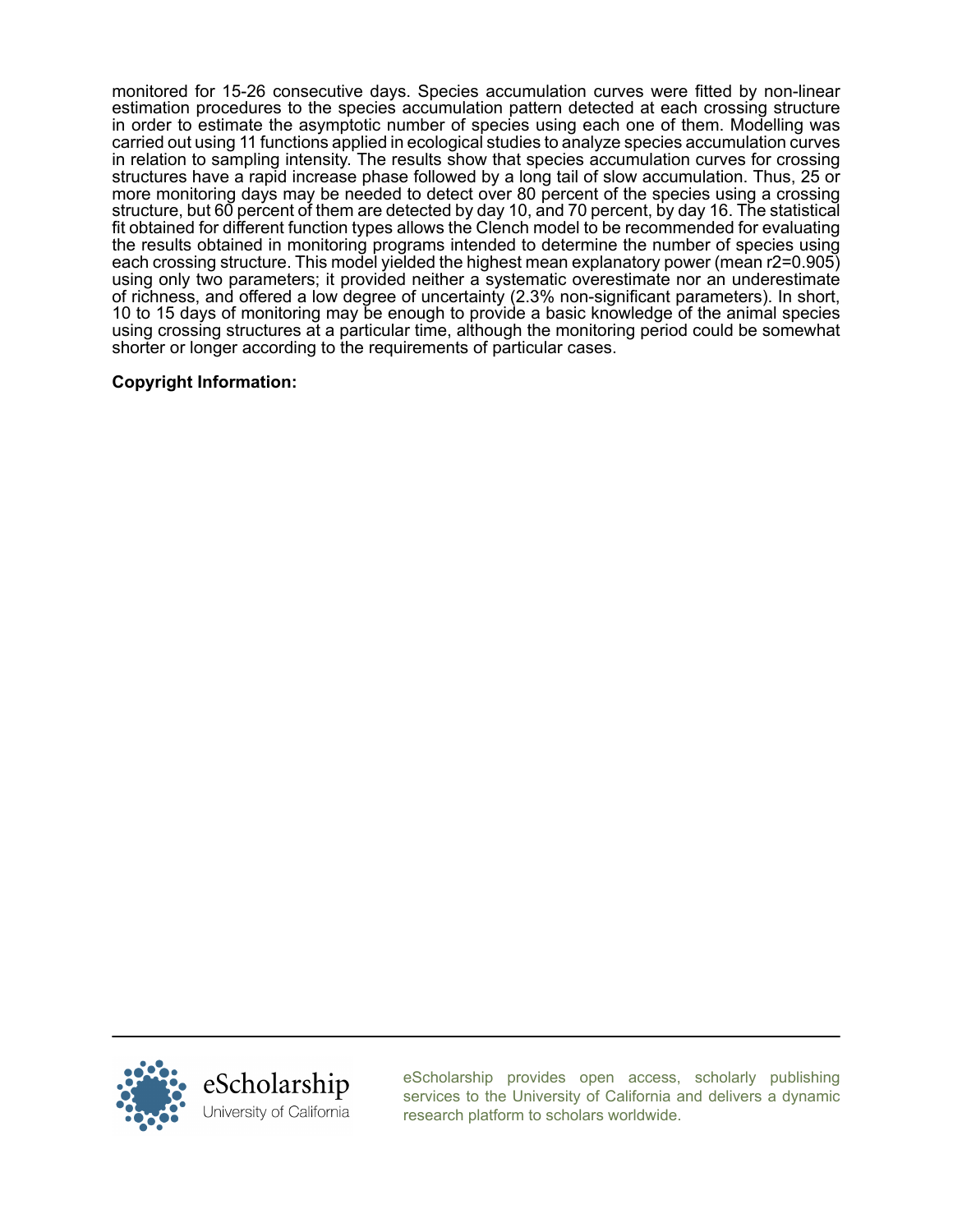#### HOW MANY DAYS TO MONITOR A WILDLIFE PASSAGE? SPECIES DETECTION PATTERNS AND THE ESTIMATION OF THE VERTEBRATE FAUNA USING CROSSING STRUCTURES AT A MOTORWAY

J.E. Malo (Phone: +34 91 497 8012, Email: [je.malo@uam.es](mailto:je.malo@uam.es) ); I. Hervás; J. Herranz; C. Mata. and F. Suárez, Departamento de Ecología, Facultad de Ciencias, Universidad Autónoma de Madrid, E-28049 Madrid, Spain

Abstract: The barrier effect imposed by roads and railways on vertebrate populations has aroused both scientific and social concern and has led to the construction of crossing structures for such fauna in new infrastructures. Good practice demands that investment in such mitigation measures should be followed by systematic monitoring of their effectiveness, in order to improve the design of further works. These monitoring schemes need standardized protocols in order to deliver scientifically sound results at an affordable cost. In this context, the present contribution analyzes the suitability of monitoring schemes aimed at determining which vertebrate species use crossing structures in relation to the number of days spent monitoring each crossing structure. The analysis considers data on vertebrates using 22 structures crossing a motorway in northwest Spain, which were monitored for 15-26 consecutive days. Species accumulation curves were fitted by non-linear estimation procedures to the species accumulation pattern detected at each crossing structure in order to estimate the asymptotic number of species using each one of them. Modelling was carried out using 11 functions applied in ecological studies to analyze species accumulation curves in relation to sampling intensity. The results show that species accumulation curves for crossing structures have a rapid increase phase followed by a long tail of slow accumulation. Thus, 25 or more monitoring days may be needed to detect over 80 percent of the species using a crossing structure, but 60 percent of them are detected by day 10, and 70 percent, by day 16. The statistical fit obtained for different function types allows the Clench model to be recommended for evaluating the results obtained in monitoring programs intended to determine the number of species using each crossing structure. This model yielded the highest mean explanatory power (mean r<sup>2</sup>=0.905) using only two parameters; it provided neither a systematic overestimate nor an underestimate of richness, and offered a low degree of uncertainty (2.3% non-significant parameters). In short, 10 to 15 days of monitoring may be enough to provide a basic knowledge of the animal species using crossing structures at a particular time, although the monitoring period could be somewhat shorter or longer according to the requirements of particular cases.

### **Introduction**

Scientific and social concern about the barrier effect imposed by roads and railways on vertebrate populations has led to the construction of crossing structures for fauna in new infrastructures. Economic development is accompanied by increases in the kilometerage of motorways and railway lines, and a corresponding decline in the extent of land patches free from such infrastructures (Forman and Alexander, 1998). This process affects fauna in numerous ways (Robinson et al. 1992), but especially by making it difficult or impossible for animals to move freely (Oxley 1974, Mader 1984, Swihart and Slade 1984, Goosem 2001). Hence, crossing structures, such as overpasses, bridges, and culverts, are being increasingly incorporated into road and railway construction to facilitate faunal movement (Saunders et al. 1991, Clergeau 1993, Rodrígez et al. 1996, Kéller and Pfister 1997, Rosell et al. 1997, McGuire and Morrall 2000). Although the number, complexity, and cost of such structures are rising rapidly, studies of their effectiveness have lagged behind their installation.

Good practice requires that investment in mitigation measures should be followed by a systematic monitoring of their effectiveness. Such reviews will not only assist in their management, but will also optimize any future expenditure on improvements (Forman et al. 2003, Iuell et al. 2003). At present, information on the use of crossings by fauna is somewhat fragmentary and derives from intensive scientific research carried out in relatively few places, most of them in North America (see review in Forman et al. 2003). A notable gap in knowledge of the effectiveness of crossings would be filled should routine monitoring schemes by transport agencies become generalized. Ideally, monitoring should evaluate different types of crossing structures and should cover the whole vertebrate community, with a view to discovering to what extent such constructions are used by fauna (Yanes et al. 1995, Ng et al. 2004, Mata et al. 2005). Moreover, monitoring schemes need standardized protocols in order to deliver scientifically sound results at an affordable cost.

One of the key aspects of monitoring protocols for faunal crossing structures is the length of the monitoring period at each structure, which reflects directly on the survey costs and on the utility of the resulting data. So far, a range of different monitoring periods have been employed, most often involving monitoring each structure for 10-20 consecutive days (Rodríguez et al. 1996, Brudin 2003, Mata et al. 2005). Nevertheless, the significance of the duration of such surveys has not previously been evaluated.

In theory, monitoring periods should be the minimum required to obtain the most complete picture possible of the process under study. As a first step, it is necessary to discover which species use the crossings over a particular period, e.g., a season or a year. Such data allow the detection of species which do not use the crossings and, hence, whose populations on either side of the route have become separated. It is also possible to see whether any species found as road-kills shy away from the dedicated crossing structures but cross the carriageway routinely instead. This assessment of crossings, based on the entire vertebrate community, clearly differs from those concerned with particular target species(Singer and Doherty 1985, Foster and Humphrey 1995, Gloyne and Clevenger 2001, Cain et al. 2003), but complements studies of the long-term adaptation of fauna to new infrastructures (Clevenger and Waltho 2005).

The problem of whether our monitoring program is representative of the species using the crossings is a recurrent theme in ecological studies, the relationship between the number of species observed as a function of the sampling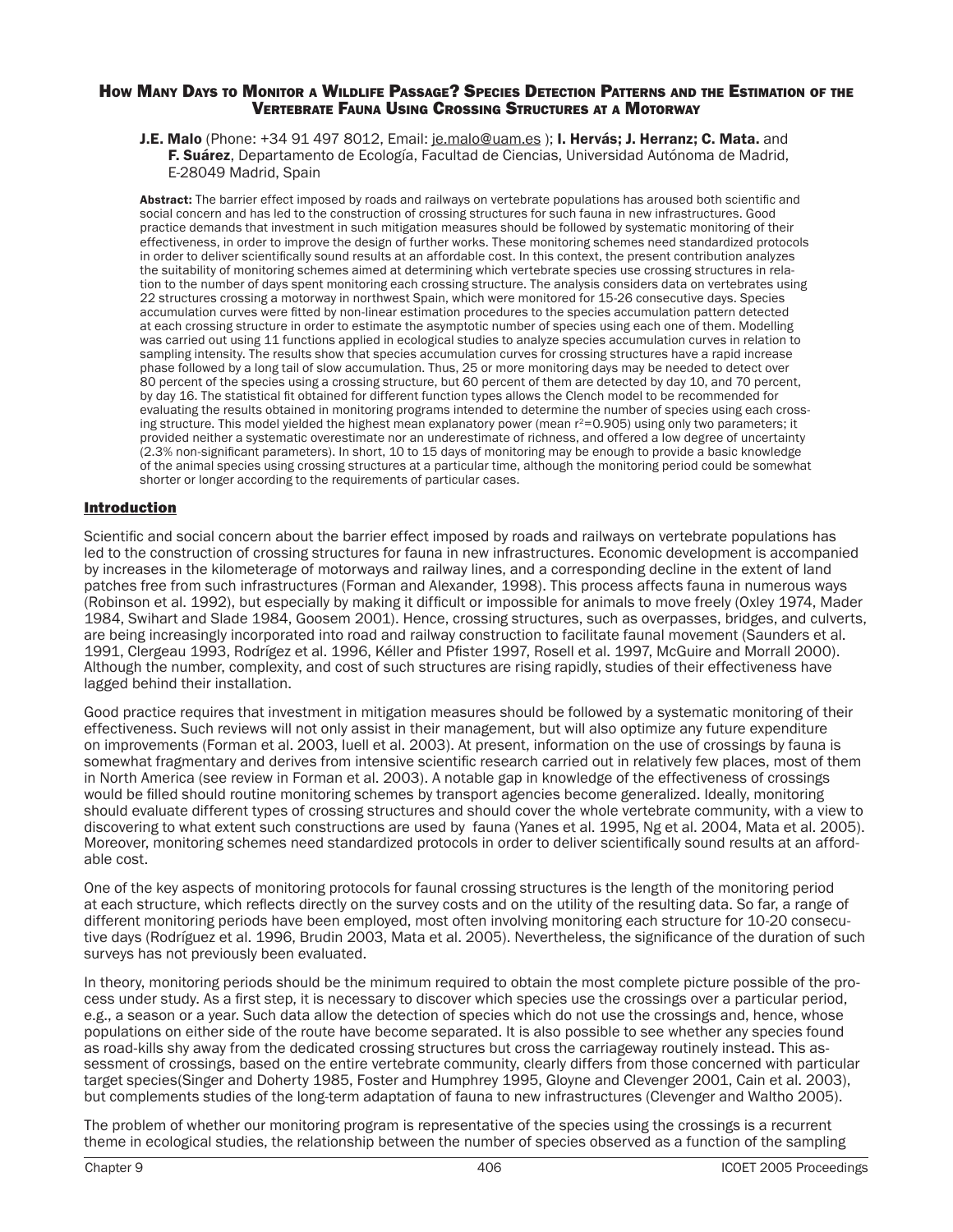effort expended. The problems and usefulness of species accumulation curves have been analyzed repeatedly and have occasionally provoked controversy (Gotelli and Colwell 2001, Gray et al. 2004). The main consideration here is that they may be the only way of estimating a variable that cannot be measured: the species richness that would be detected by an infinitely large sampling. Such an estimate requires a mathematical model, and here another difficulty of species accumulation curves arises: different models tend to produce slightly different results (Flather 1996, Thompson et al. 2003).

The present study has the following objectives: firstly, (1) to analyze the patterns of accumulation of observations of vertebrate species using faunal crossings, to evaluate the representativeness of the data obtained as a function of the sampling period. Also, (2) to establish the capacity for mathematical modelling of the observations obtained by applying functions that permit the modelling of such species accumulation. Finally, (3) to derive recommendations for protocols for monitoring of faunal crossings, relating both to the use of mathematical models and to the duration of the study periods required.

#### **Methods**

#### **Data collection**

The data on use of faunal crossings by animals were collected during summer 2002 on the Benavente-Puebla de Sanabria sector of the A-52 motorway (Zamora Province, NW Spain, fig. 1). This is a fenced dual carriageway, with average traffic levels of 6,000 vehicles/day. A set of 22 crossing structures between kilometer posts 19.5 and 63.5 were selected for monitoring. They comprised six circular culverts, three wildlife-adapted (box) culverts, four open span underpasses, three wildlife underpasses, four overpasses, and two wildlife overpasses (Mata et al. 2005).



Figure 1. Location of the study area (A-52 between Puebla de Sanabria and Benavente) in relation to main roads in Northwest Spain.

The use of crossing structures by vertebrates was analyzed by daily track monitoring. Records were obtained using marble dust, a scentless material which produces imprint tracks of high quality and persistence given its high density (Yanes et al. 1995). A band 1-m wide and 3- to 10-mm deep of the marble dust was installed halfway across each selected crossing structure (Mata et al. 2005). The animal species using each crossing were identified and recorded daily, although only data from days in which the meteorological conditions allowed correct imprinting were used. Monitoring lasted until a minimum of 15 valid recording days were obtained for each crossing structure, but the dataset includes structures monitored for up to 26 days (fig. 2).



Figure 2. Length of monitoring period of crossing structures used in the present study.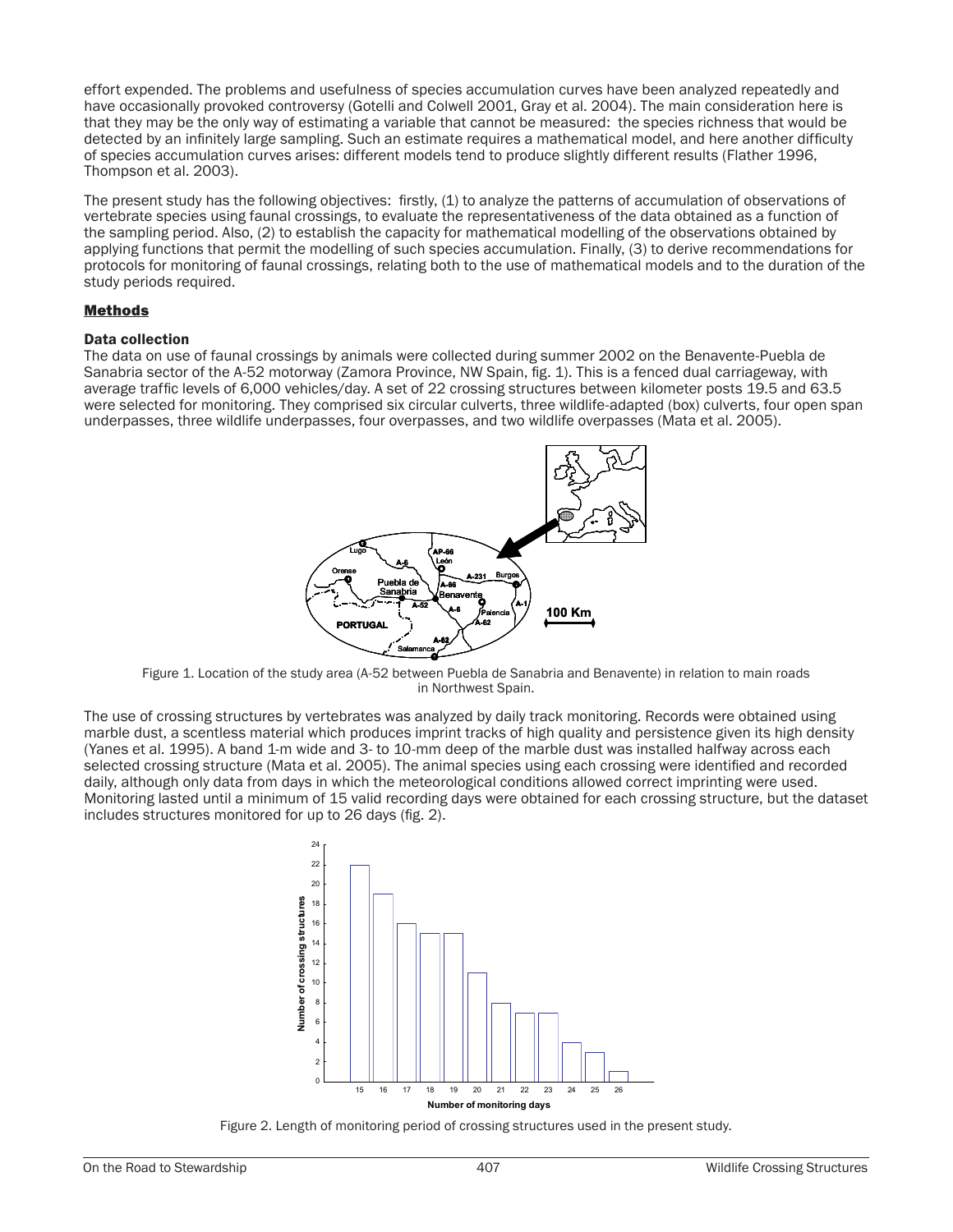Track identification followed Strachan (1995), Sanz (1996), Bang and Dahlström (1995), and Blanco (1998), and was taken to species level whenever possible. However, apart from those species identified specifically, the following groupings were recorded: anurans (all frogs and toads), lacertids, ophidians (including legless lacertids), small mammals (mice, voles, and shrews), water voles (Arvicola sapidus and A. terrestris), rats (Rattus rattus and R. norvegicus), lagomorphs (Oryctolagus cuniculus and Lepus granatensis), small mustelids (Mustela nivalis and M. erminea), cats (Felis catus and F. silvestris), and large canids (Canis familiaris and C. lupus). For simplicity, the text refers to "species" both for species-proper and for groups producing similar tracks.

### **Data analysis**

The first step of the analysis aimed to test whether the use of each crossing structure by vertebrates was uniform throughout its monitoring period or whether there was any kind of temporal aversion to its use after the marble dust was laid. Hence, an ANCOVA test was carried out with the number of species as a dependent variable, the crossing structure as a fixed factor, and the day as a covariate. Due to the potential non-linear nature of the monitoring day effect, the ANCOVA test was repeated after the log-transformation of the covariate day. A significant covariate with a positive beta parameter value in any of these analyses would mean that fewer animal species used the crossing structure during the initial days following the start of monitoring.

The second level of analysis focused on species accumulation patterns. Thus, the raw data of species using each crossing structure each day were transformed into daily values of accumulated number of species for each structure. These data were then used to fit models of species accumulation curves for each crossing structure. Model fit was carried out through nonlinear estimation methods with Statistica 6.1 (StatSoft, Inc. 2002). The Levenberg-Marquardt estimation method and default settings of the program were set for the analysis. In cases where Statistica was unable to find a solution, a new trial was carried out using the parameters fitted by ModelMaker 3.0 (Walker and Crout 1997) as start values.

In total, 11 species accumulation functions were fitted to the data from each crossing structure. The functions employed represent the spread of those used to a greater or lesser extent in investigations relating ecological problems involving species accumulation to sampling effort (Thompson et al. 2003). Those used include functions with two, three, or four parameters, and there are equations that present one asymptote and others that are infinitely increasing  $(table 1).$ 

| Model name                     | Mathematical expression                | Asymptote |  |  |  |  |
|--------------------------------|----------------------------------------|-----------|--|--|--|--|
| - Two parameters (a, b)        |                                        |           |  |  |  |  |
| Clench                         | $y = (a * t) / (1 + (b * t))$          | a/b       |  |  |  |  |
| Negative exponential           | $y = a * (1 - exp(-b * t))$            | a         |  |  |  |  |
| Exponential                    | $y = a + (b * log(t))$<br>$y = a * tb$ | None      |  |  |  |  |
| Power                          |                                        | None      |  |  |  |  |
| <b>B-Logaritmic</b>            | $y = log(1 + (a * b * t))/b$           | None      |  |  |  |  |
| - Three parameters (a, b, c)   |                                        |           |  |  |  |  |
| Asymptote                      | $y = a - (b * c^t)$                    | a         |  |  |  |  |
| Chapman-Richards               | $y = a * ((1 - exp (-b * t))c)$        | a         |  |  |  |  |
| Rational                       | $y = (a + b * t) / (1 + c * t)$        | b/c       |  |  |  |  |
| Hill                           | $y = (a * b * t^c) / (1 + b^c)$        | None      |  |  |  |  |
| - Four parameters (a, b, c, d) |                                        |           |  |  |  |  |
| Beta-P                         | $y = a * (1 - (1 + (t/c)^d)^{-b})$     | а         |  |  |  |  |
| Weibull                        | $y = a * (1 - exp(-(b * (t - c))^d))$  | a         |  |  |  |  |

Table 1. Species accumulation functions used in the present study in relation to sampling effort (t = number of monitoring days)

After fitting the functions, the asymptotic value of the number of species present at each crossing point could be deduced according to the different models. The number of species predicted to occur after 100 monitoring days was calculated for those functions that did not generate an asymptote (table 1). The choice of 100 days was arbitrary but represented a period thought long enough (longer than a full astronomical season) to derive the maximum expected species number at a crossing point. It is also clearly longer than would be possible during routine monitoring programs.

A number of complementary criteria were used when evaluating the suitability of the different species accumulation functions, relating to goodness of fit, the predictions made, and the type of function used. With respect to data adjustment consideration was given to (1) the number of cases in which the data could not be fitted because the statistical software was unable to find a correct solution, (2) the variance absorbed  $(r^2)$  by the adjusted function, (3) the percentage of significant parameters, as a measure of the reliability of the predicted values, and (4) the number of cases in which each function proved to be the most mathematically appropriate. This last analysis was done by comparing the Bayesian Information Criterion values of the different functions (Quinn and Keough 2002).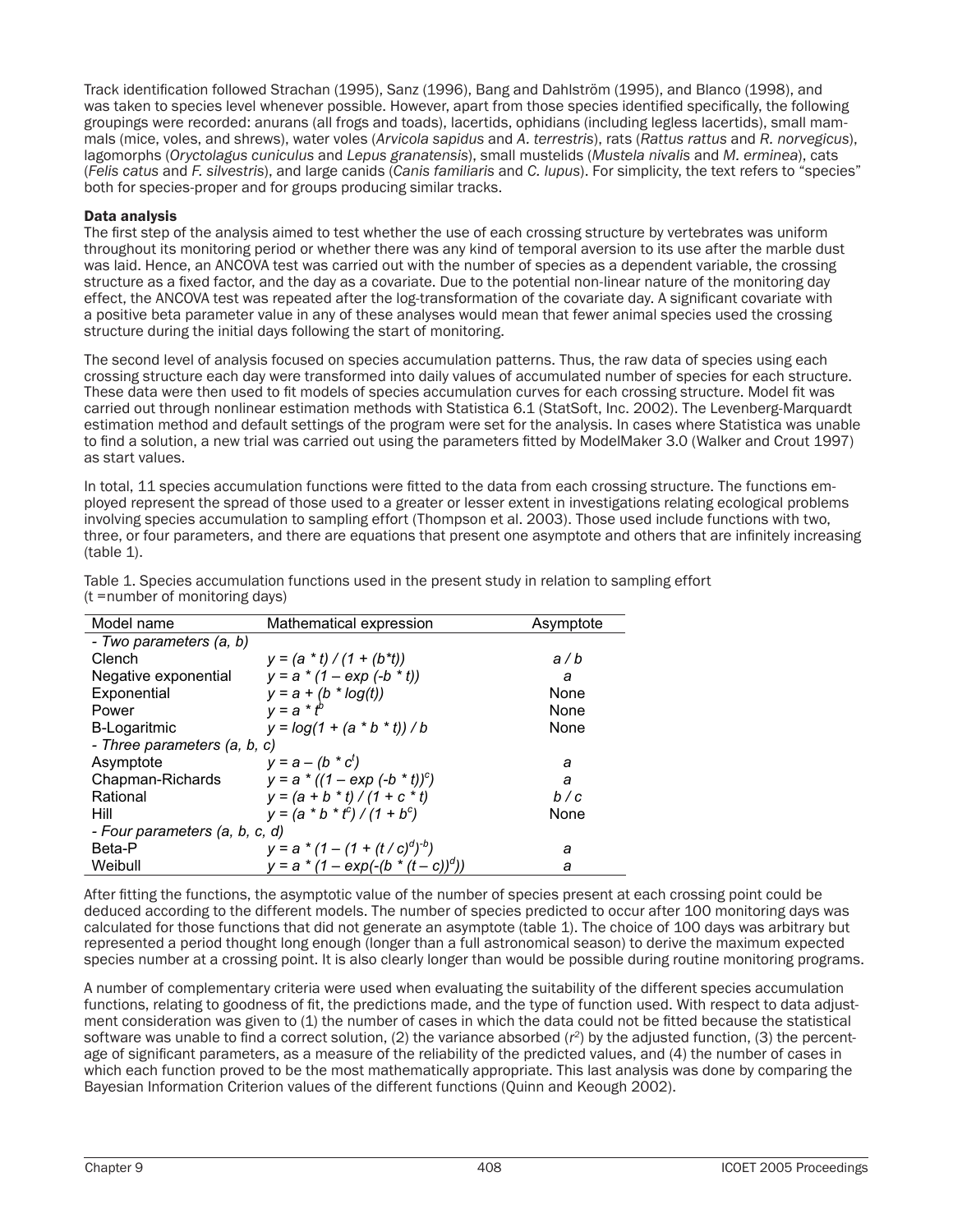Two additional criteria were employed in relation to the predictions of the maximum number of species using a crossing. Predictions that were greater than the number of species known to be present in the study area, according to national distribution atlases (Palomo and Gisbert 2002, Pleguezuelos et al. 2002), were rejected as erroneous. The mean number of species predicted by each function was also evaluated with a view to detecting any systematic biases towards over- or under-estimation of species richness (Thompson et al. 2003).

Once the group of functions that best represented species accumulation at the crossings had been identified, the data for each crossing structure were transformed into percentages relating to the predictions of asymptotic (or 100-day) species richness at that crossing. Thus, the observations from the different crossing points were recalibrated to fit a curve showing percentage of observed species as a function of the number of monitoring days. This function is taken as the mean pattern of species accumulation at the wildlife crossing structures, for the purposes of the discussion.

### **Results**

The study detected 20 species, with a daily mean (±SE) of 1.39±0.05 species/crossing structure. The number of species using the crossing structures daily varied significantly between crossings (see ANCOVA test in table 2), ranging from 0.52-2.26 species/day. Nevertheless, the number of species using each crossing did not vary significantly during the study period (table 2), despite a slight increase in this number as the study proceeded (beta= $0.025\pm0.017$ ). This same result was revealed by the logarithmic transformation of the day covariate (Covariate In (day), F=0.929,  $p=0.346$ ).

Table 2. Results of the ANCOVA used to control for the effects of the "day of monitoring" covariate and the "crossing structure" factor on the variable number of species detected at a crossing structure.

|                    | ΜS    | d.t. |       |         |
|--------------------|-------|------|-------|---------|
| Day of monitoring  | 9.799 |      | 2.248 | 0.149   |
| Crossing structure | 4.360 | 21   | 5.626 | < 0.001 |
| Error              | 0.775 | 413  |       |         |

By the end of the study period, a mean of 5.59+0.34 species per crossing had been detected, with a range of 3-8 species. Although most new species at each crossing were detected during the first 10-12 days of study, some new species continued to appear later (figure 3). Indeed a new species was detected on the last day of study at the only crossing point monitored for 26 days.



Figure 3. Raw data of species accumulation in crossing structures along the monitoring period. Note that steep lines represent the detection of new species.

The mathematic modelling was generally feasible, and the data fits obtained may be considered good, although the various models differed in performance (table 3). All functions employed produced high explicative values, these being generally higher among models with more parameters (average  $r^2$  of 0.893, 0.908 and 0.930 for two-, three- and fourparameter models, respectively). The fit obtained was highly significant ( $p$ <<0.001) in all cases where the statistical program generated a mathematical solution.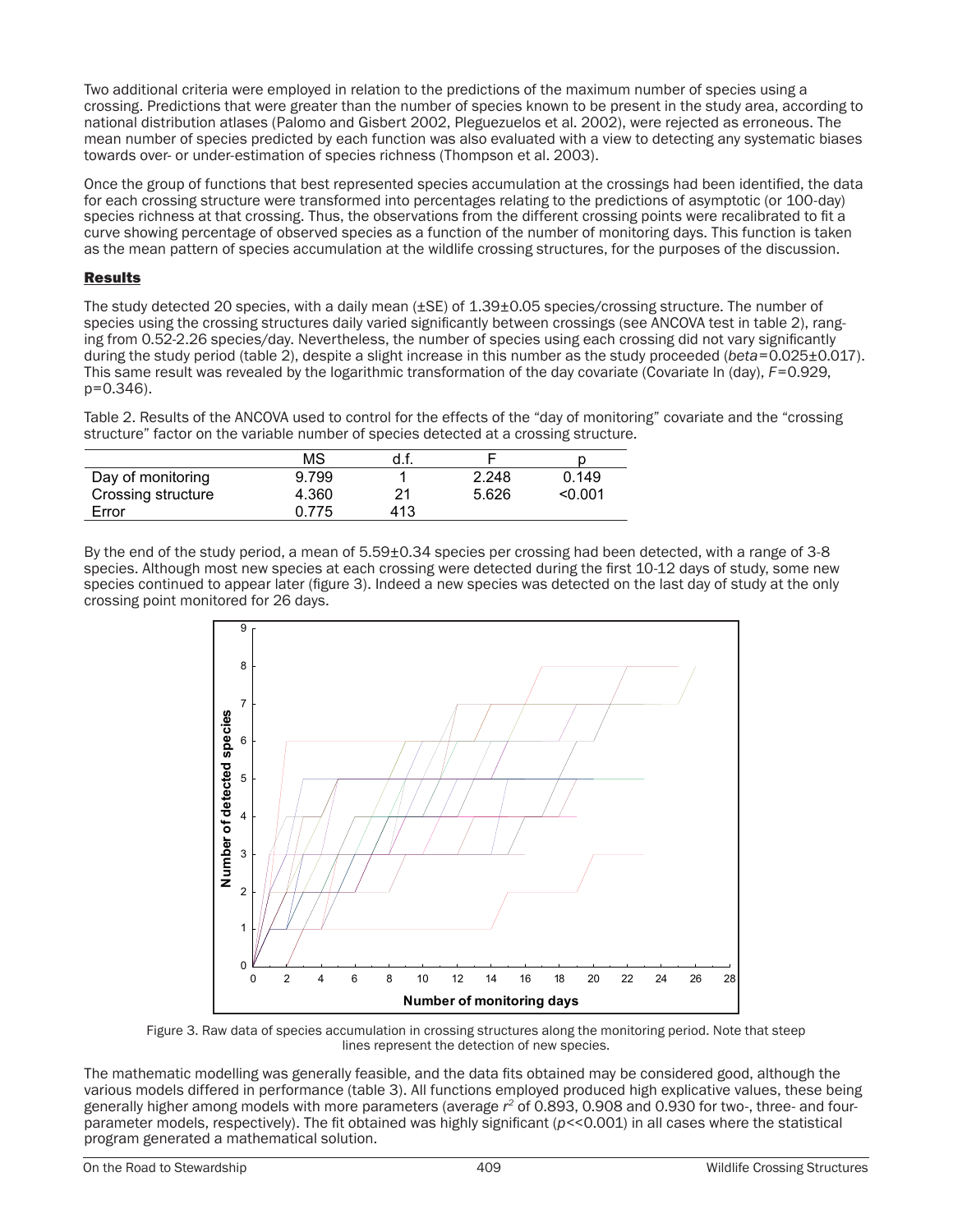Nevertheless, overparametrisation problems arose with some frequency when fitting models with three and, especially, four parameters (table 3). Thus the statistical program did not find an appropriate solution in 41 percent of cases with the Weibull model and in 27 percent with the Beta-P model (the two models using four parameters). Similarly, the three-parameter Chapman-Richards model could not be fitted in two cases (9%). In contrast, a mathematical solution was possible with all two-parameter functions. Overparametrisation is also reflected in that the highest percentages of significant parameters correspond to two-parameter models (four out of five model families with more than 90 percent significative parameters), this feature declining with more complex models.

| Model name           | no       |                   |       | unreal     | <b>Best</b> | % significant | expected |
|----------------------|----------|-------------------|-------|------------|-------------|---------------|----------|
|                      | solution | (mean±SD)         | (min) | prediction | fit         | parameters    | richness |
| - Two parameters)    |          |                   |       |            |             |               |          |
| Clench               | 0        | $0.905 \pm 0.054$ | 0.782 | 2          | 3           | 97.7          | 8.63     |
| Negative exponential | 0        | $0.897 \pm 0.065$ | 0.761 | 2          | 4           | 90.9          | 6.30     |
| Exponential          | 0        | $0.860 \pm 0.076$ | 0.688 | 0          | 0           | 72.7          | 8.69     |
| Power                | 0        | $0.898 + 0.054$   | 0.768 | 0          | 8           | 100.0         | 13.01    |
| <b>B-Logaritmic</b>  | 0        | $0.905 \pm 0.053$ | 0.799 | 2          | 1           | 90.9          | 9.57     |
| - Three parameters   |          |                   |       |            |             |               |          |
| Asymptote            | 0        | $0.905 \pm 0.058$ | 0.762 | 3          | 0           | 87.9          | 6.88     |
| Chapman-Richards     | 2        | $0.916 \pm 0.055$ | 0.768 | 9          | 0           | 56.7          | 9.50     |
| Rational             | 0        | $0.912 \pm 0.045$ | 0.829 | 3          | 2           | 59.1          | 9.55     |
| Hill                 | 0        | $0.898 + 0.054$   | 0.768 | $\Omega$   | 0           | 77.3          | 13.01    |
| - Four parameters    |          |                   |       |            |             |               |          |
| Beta-P               | 9        | $0.937 \pm 0.042$ | 0.849 | 4          | 2           | 40.4          | 8.16     |
| Weibull              | 6        | $0.924 \pm 0.051$ | 0.817 | 3          | 2           | 82.8          | 7.77     |

Table 3. Results of fitting species accumulation functions to data from the A-52 motorway

Apart from the problem of a lack of mathematical solutions when fitting certain species accumulation functions, unreal predictions were generated in some instances (table 3). The maximum number of potentially detectable vertebrate species (including taxonomic groups) in the study area was 26, a figure exceeded by eight of the 11 models used. Only the Exponential. Power, and Hill models did not produce this type of error in predictions, although the predictions used for these three models corresponded to the species totals expected at day 100, since they do not have asymptotes (table 1). The models most frequently generating unreal predictions were the Chapman-Richards (9 out of 20 cases) and Beta-P models (4 out of 13 cases).

The models which proved most often appropriate on the basis of mathematical fit (table 3) were the Power (8 cases). the Negative exponential (4), and the Clench (3) models. Considering all the crossing points, two-parameter models were best in 16 cases, three-parameter ones in two cases, and four-parameter models in four cases.

Finally, the different models generate a relatively broad spread of predictions of the numbers of different species using the crossings. The mean numbers predicted (table 3) varied from the 6.30 and 6.88 species generated by the Negative exponential and Asymptote models to the 13.01 species from the Power and Hill models.

On the basis of these results (see Discussion), the fit provided by the Clench function was chosen for further analyses. Once the species accumulation data had been converted to percentages of the asymptotic values, a function was fitted to the data substituting parameter b by the expression  $a/100$ . This simplification was possible since, by definition, the asymptotic value of the function is 100 percent, and the asymptote of the Clench model is  $a/b$  (see table 1).



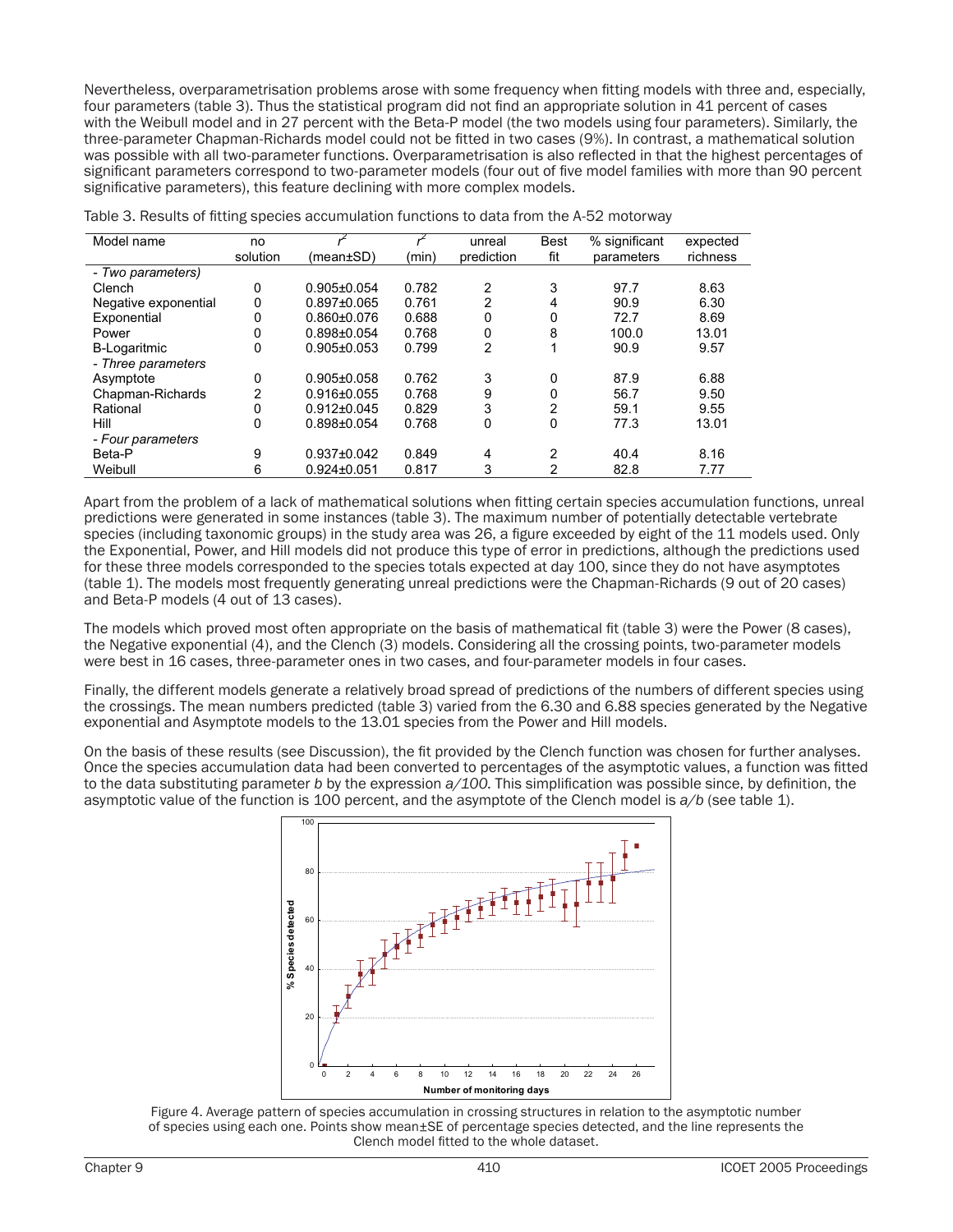The resulting function (figure 4) is highly significant (*F*=141.8; 19 d.f.; *p*<<0.001) and has a value for parameter a±SE of 15.20±0.73. The figure shows that after 25 monitoring days only 20 percent of the species predicted to use a particular crossing would remain to be detected. According to the model, 10 monitoring days are needed to detect 60 percent of the species using a crossing, and 16 days to detect 70 percent of them.

### **Discussion**

This study shows the pattern of vertebrate species accumulation at the crossing structures of a motorway and the procedure for synthesizing such observations mathematically. Furthermore, the results enable recommendations to be made regarding monitoring protocols for such mitigation measures.

The findings show that detecting all the species which use a faunal crossing is a lengthy and uncertain process. In the present study new species were often detected until the final monitoring day, even after 25 days of observation. Undoubtedly more species would have been detected had the study continued for longer. Most studies on faunal use of a broad range of crossing structures have sampled 10-20 days (Rodríguez et al. 1996, Brudin 2003, Mata et al. 2005), although occasionally fewer (Taylor and Goldingay 2003) and sometimes less than a week (Hunt et al. 1987, Yanes et al. 1995, Ng et al. 2004). Longer studies are unusual and tend to concentrate on a small number of species or on particular crossing structures (Reed et al. 1975, Jackson and Tyning 1989, Foster and Humphrey 1995, Mathiasen and Madsen 2000), or have formed part of extensive investigations into roads and fauna (Clevenger and Waltho 2000, Clevenger et al. 2001).

In any event, the representability of the sampling period must be borne in mind when analyzing and discussing the data obtained. Most studies do not evaluate the potential effects of sampling period duration or sidestep the problem by grouping all the data into one large sample (Clevenger et al. 2001, Ng et al. 2004). In the former case, short sampling periods may underestimate the usage of faunal crossings and may complicate inter-sample comparisons as a result of the random variation between small samples. This problem is more significant if, in addition, the sampling period differs between samples (Rodríguez et al. 1996). Grouping data from different sampling projects avoids these concerns, given that the total sampling period is then quite long, but such a procedure prevents the analysis of the seasonal use of faunal crossings.

Thus, a proper choice of study period permits the optimizing of the amount of work done in relation to the value of the results obtained. The ideal situation is to adjust the study period for each faunal crossing so that the results are directly representative of the animals using the crossing during the season sampled. This permits between-season comparisons (Rodríguez et al. 1996, Mata et al. unpublished data) and the evaluation of long-term changes in the use of the crossings (Clevenger and Whalto 2005).

Mathematical approximations, by means of species accumulation models, may play an outstanding part in deciding how long monitoring periods should be. On the one hand, models extend variables beyond the sample limits (Gotelli and Colwell 2001, Wainwright and Mulligan 2004), in this case to estimate the number of species missed due to the brevity of the sampling period. Although such approximations do not allow the missing species to be known, they do permit the reliability of the data obtained to be evaluated. In addition, the models allow generalizations to be made from sample series which show some degree of variability (Quinn and Keough 2002). Nevertheless, the application of mathematical models to natural processes requires caution to avoid generating mathematically-sound predictions which are unreal from a biological viewpoint (Peters 1991). This applies here in the cases of models which predicted the use of crossing structures by more species than are actually present in the area.

The results support using the Clench species accumulation model to analyze observations of vertebrates using road crossings. The simplicity of the species accumulation pattern detected and the use of short datasets make it unnecessary and even counter-productive to use models based on more than two parameters, which are frequently adequate for large data sets (Flather 1996, Thompson et al. 2003). This aside, two-parameter models enable the use of general purpose statistical software (e.g., Statistica, SPSS) in future applications; whereas, solving more complex models often demands the use of specific modelling programs. Among the two-parameter functions, the Clench model achieved the highest value of *r2* and the second highest percentage of significant parameters. In addition, it has the advantage of having an asymptote, a feature shared only with the Negative exponential model among the two-parameter functions. This characteristic avoids the need to use an arbitrary sampling period (100 days in this study) to estimate the number of species potentially using a faunal crossing. Finally, the Clench model gives intermediate estimates within the range generated by all the models, distinct from the over- and under-predictions of the Power and Negative exponential models, respectively (see also Thompson et al. 2003).

### Applied implications

The results obtained generate recommendations applicable to monitoring programs at faunal crossing structures, although certain considerations must be taken into account. Firstly, the results were obtained from data collected in one area in a single season. Similar studies elsewhere are desirable to confirm the general validity of the conclusions. There could be seasonal differences in the usage patterns of faunal crossings, although these seem to be fairly uniform throughout the year, at least in Mediterranean landscapes (Rodríguez et al. 1996, Mata et al. unpublished data). In addition, differences may arise associated with the faunal richness of the areas surrounding the crossing structures,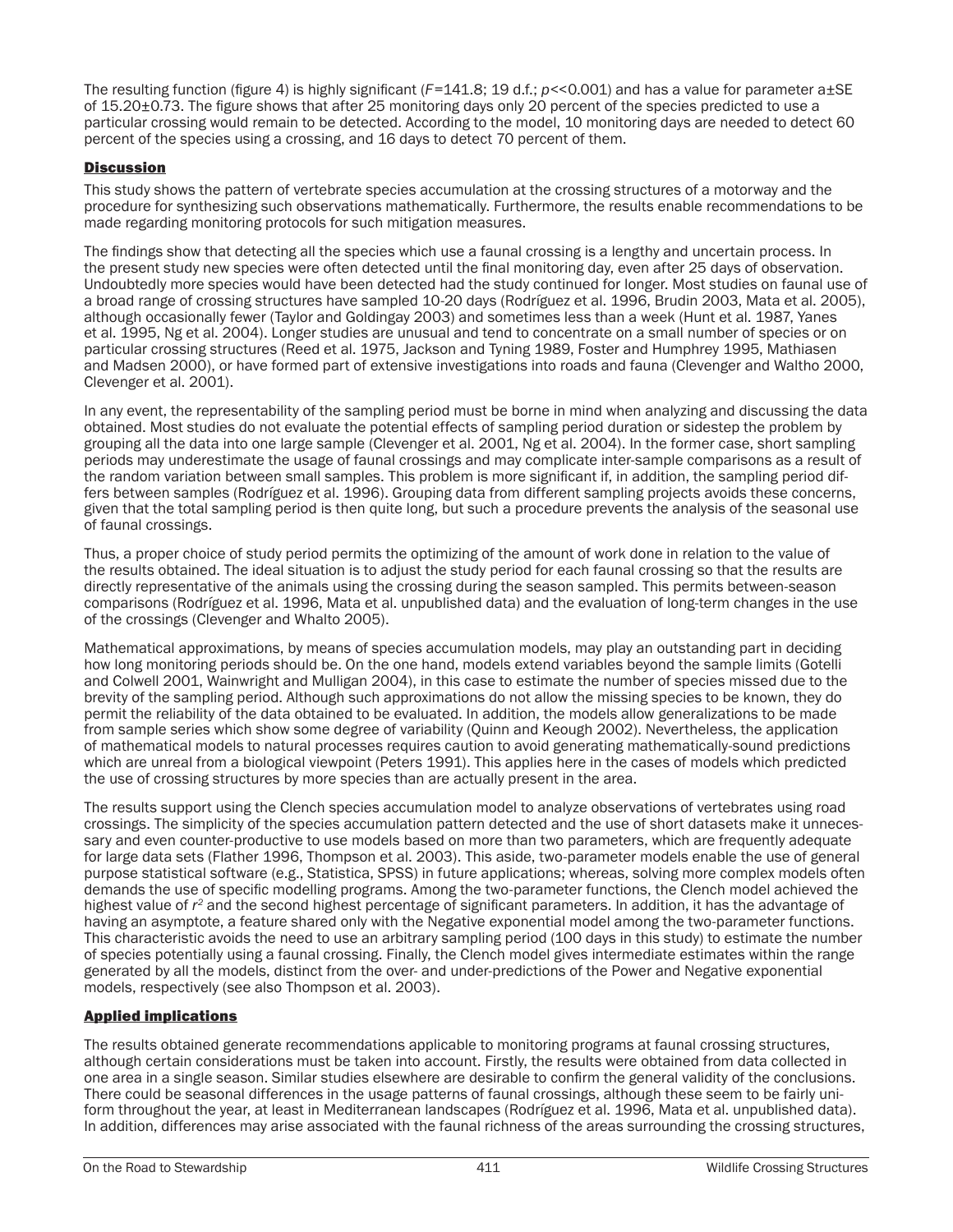in a manner analogous to those encountered in applications of species accumulation curves to other sampling problems (Flather 1996, Gray et al. 2004). Finally, it is necessary to emphasise that the suggestions made are aimed at routine monitoring programs intended to evaluate the use of crossing points by vertebrates. In comparison with these, studies aimed at specific species have radically different characteristics (Singer and Doherty 1985, Foster and Humphrey 1995, Gloyne and Clevenger 2001, Cain et al. 2003).

The present study draws two basic conclusions in relation to the establishment of monitoring protocols for faunal crossing points. Firstly, the species accumulation curves obtained should be examined to evaluate the extent to which the monitoring program has detected the majority of the species using the crossings, to see whether the study period needs extending. The Clench model is indicated for this purpose. Moreover, the use of models may allow comparisons of data derived from sampling periods of different lengths (Flather 1996, Gotelli and Colwell 2001).

Secondly, the results of the present study indicate that study periods at crossing structures should comprise 10-15 days in order to detect most species. Nevertheless, this period may be extended or curtailed depending on various factors. It may be worth shortening the study period to 7-8 days per structure, for example, where there are a large number of crossings to monitor and if the costs of putting on and removing the monitoring systems are small. More than 50 percent of species will have been detected by then, and the rate of appearance of new ones will decline so that it may then be advantageous to switch to another crossing. By this means, at least in theory, the rarest species should eventually be detected at one structure or another, providing a more complete picture of the use of the crossings by fauna. On the other hand, study periods should be longer where there are few crossings structures, such as large ecoducts, to monitor. With these figures as a guide, the suggestion is to employ standardized study periods for all the structures monitored, with only exceptional variation: e.g., extending the period at ecoducts.

In conclusion, our results support the feasibility of establishing compulsory monitoring programs for the measures adopted to remedy the barrier effect of new linear infrastructures. On the one hand, the implementation costs are not very great, given the relative brevity of the monitoring period needed to obtain a basic idea of their use by fauna. Also, the monitoring may produce datasets for large areas which can be of great interest provided that data collection follows certain minimum scientific requirements. Hence, the development of protocols that include an adequate sampling period is essential to operating such monitoring programs and for their results to be of maximum utility. The extension of science-based "low intensity - large area" monitoring schemes would complement in-depth research focused on target species or sites.

Acknowledgements: This study was financed by a research agreement between the Ministerio de Medio Ambiente and the Centro de Estudios y Experimentación (CEDEX, Ministerio de Fomento), and by the Comunidad de Madrid via an FPI grant to Cristina Mata. The assistance given by Juan M. Varela and Javier Cachón of CEDEX, and by Antonio and Teresa of the Hostal Las Ventas, proved indispensable.

Biographical Sketch: The authors are lecturers and researchers of the Terrestrial Ecology Group of the Ecology Department of the UAM, where they conduct diverse studies into applied vertebrate ecology. Their current areas of investigation cover aspects of environmental impact assessment, the design and evaluation of mitigation measures, and the development of automatic systems for tracking fauna.

### References

- Brudin III, C.O. 2003. Wildlife use of existing culverts and bridges in north central Pennsylvania.. Pages 344-352 in C.L. Irwin, P. Garret, and K.P. McDermott, editors. Proceedings of the 2003 International Conference on Ecology and Transportation. Center for Transportation and the Environment, North Carolina State University. Raleigh, NC.
- Cain, A.T.; Tuovila, V.R.; Hewitt, D.G. and Tewes, M.E. 2003. Effects of a highway and mitigation projects on bobcats in Southern Texas. Biological Conservation, 114: 189-197.
- Clergeau, Ph. 1993. Utilisation des conepts de l'ecologie du paysage por l'élaboration d'un nouveau type de passage a faune. Revue Gibier Faune Sauvage 10: 47-57.
- Clevenger, A.P. and Waltho. N. 2000. Factors influencing the effectiveness of wildlife underpasses in Banff National Park, Alberta, Canada. Conservation Biology 14: 47-56.
- Clevenger, A.P. Chruszcz, B. and Gunson, K. 2001. Drainage culverts as habitat linkages and factors affecting passage by mammals. Journal of Applied Ecology 38: 1340-1349.
- Clevenger, A.P. and Waltho, N. 2005. Performance indices to identify attributes of highway crossing structures facilitating movement of large mammals. Biological Conservation 121: 453-464
- Flather, C.H. 1996. Fitting species-accumulation functions and assessing regional land use impacts on avian diversity. Journal of Biogeography 23: 155-168.
- Forman, R.T.T. and Alexander, L.E. 1998. Roads and their major ecological effects. Annual Review of Ecology and Systematics 29: 207-231.
- Forman, R.; Sperling, D.; Bissonette, J.A.; Clevenger, A.P.; Cutshall, C.D.; Dale, V.H.; Fahrig, L.; France, R.; Goldman, C.R.; Heanue, K.. 2003. Road Ecology. Science and Solutions. Island Press, Washington, DC.
- Foster, M.L., and Humphrey, S.R. 1995. Use of highway underpasses by Florida panthers and other wildlife. Wildlife Society Bulletin 23: 95-100.
- Gloyne, C.C., and Clevenger, A.P. 2001. Cougar Puma concolor use of wildlife crossing structures on the Trans-Canada highway in Banff National Park, Alberta. Wildlife Biology 7, 117-124.
- Gotelli, N.J. and Colwell, R.K. 2001. Quantifying biodiversity: procedures and pitfalls in the measurement and comparison of species richness. Ecology Letters 4: 379-391.